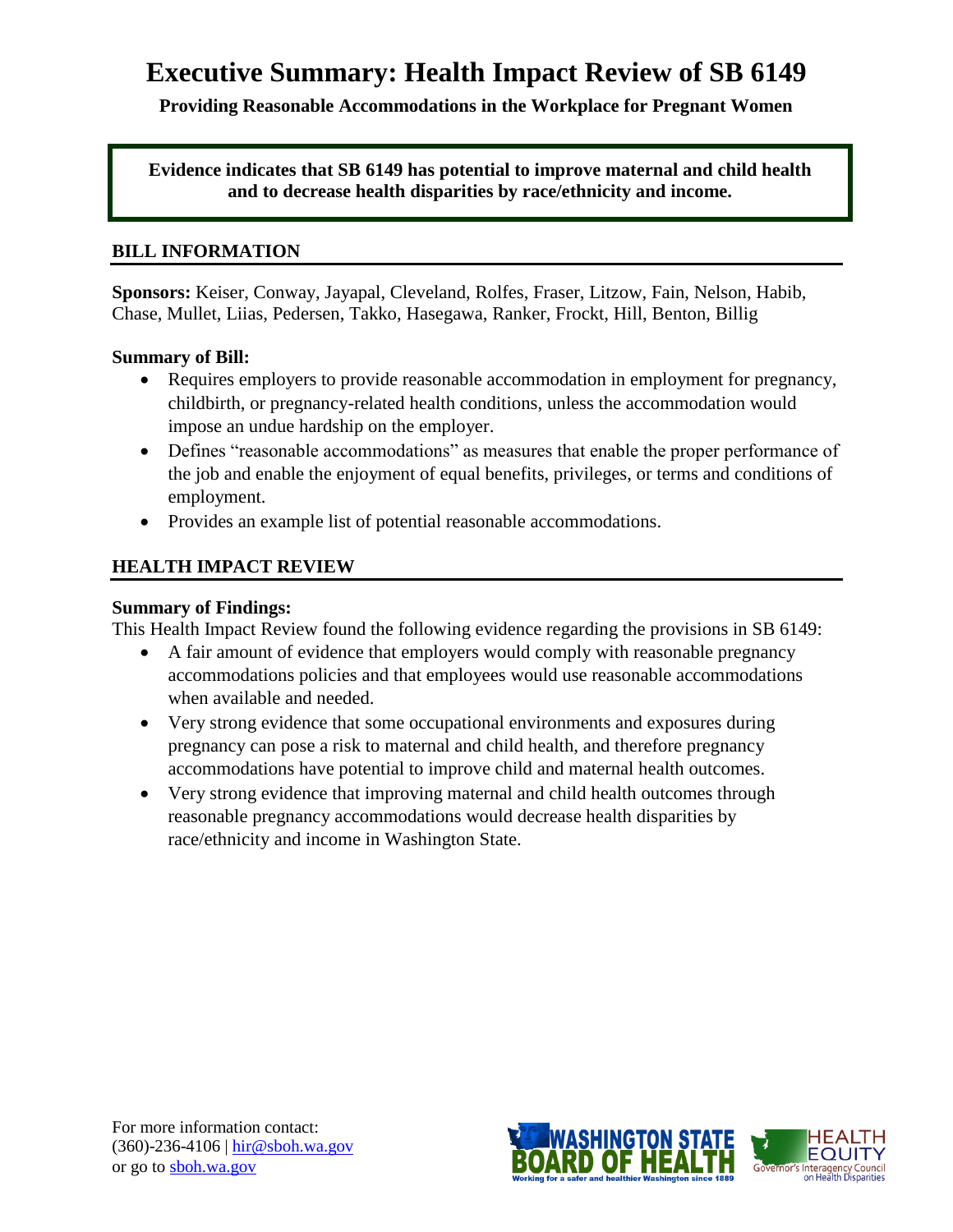# **Health Impact Review of SB 6149**

**Providing Reasonable Accommodations in the Workplace for Pregnant Women**

# **February 1, 2016**

Author: Sierra Rotakhina Contributor/Reviewer: Christy Hoff Reviewer: Michelle Davis Reviewer: Kelie Kahler

# **Contents**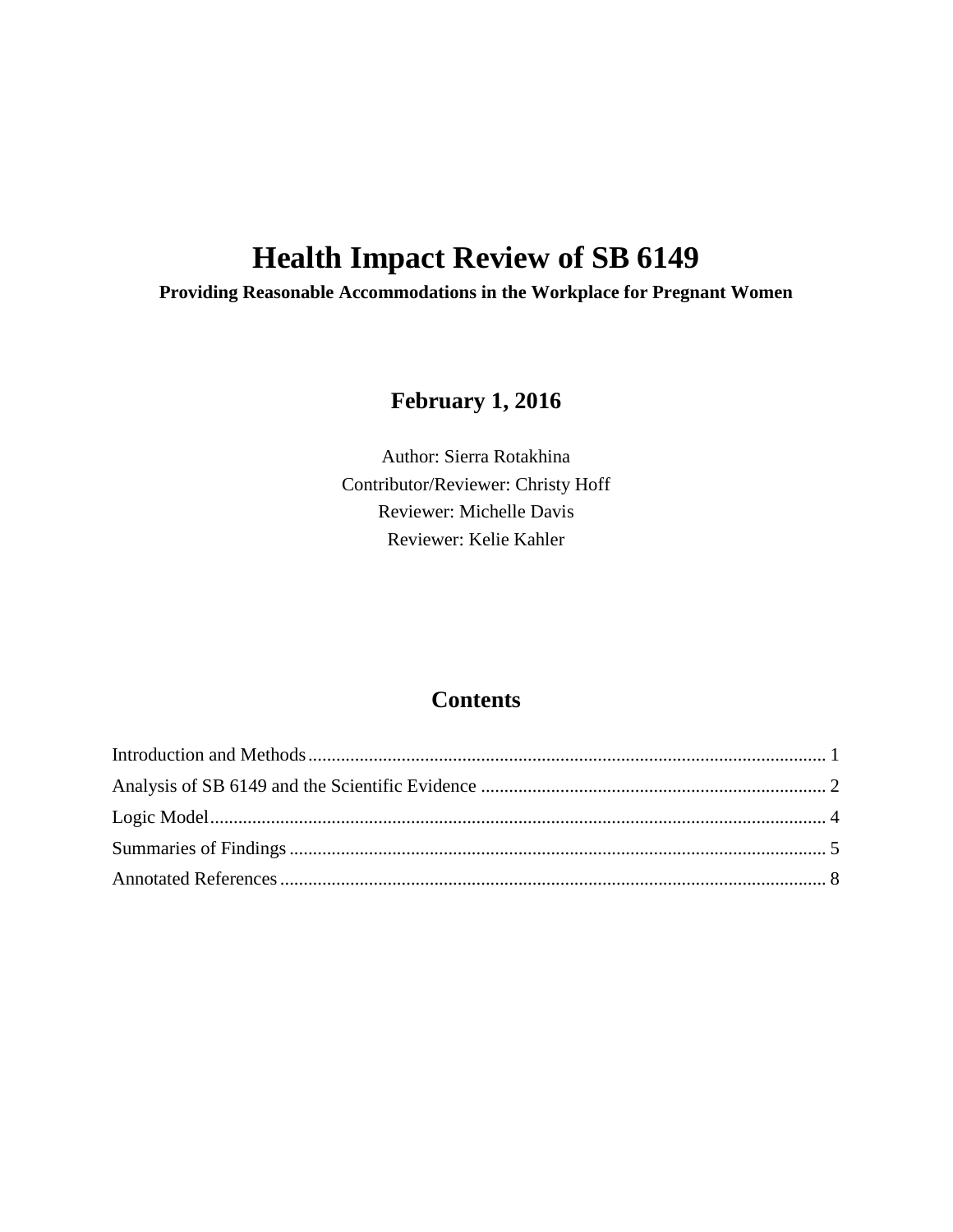# **Introduction and Methods**

<span id="page-2-0"></span>A Health Impact Review is an analysis of how a proposed legislative or budgetary change will likely impact health and health disparities in Washington State [\(RCW 43.20.285\)](http://apps.leg.wa.gov/rcw/default.aspx?cite=43.20.285). For the purpose of this review 'health disparities' have been defined as the differences in disease, death, and other adverse health conditions that exist between populations [\(RCW 43.20.270\)](http://apps.leg.wa.gov/rcw/default.aspx?cite=43.20.270). This document provides summaries of the evidence analyzed by State Board of Health staff during the Health Impact Review of Senate Bill 6149 (SB [6149](http://app.leg.wa.gov/billinfo/summary.aspx?bill=6149&year=2015)).

Staff analyzed the content of SB 6149 and created a logic model depicting possible pathways leading from the provisions of the bill to health outcomes. We conducted objective reviews of the literature for each pathway using databases including PubMed and Google Scholar.

The following pages provide a detailed analysis of the bill including the logic model, summaries of evidence, and annotated references. The logic model is presented both in text and through a flowchart (Figure 1). The logic model includes information on the strength of the evidence for each relationship. The strength-of-evidence has been defined using the following criteria:

- Not well researched: the literature review yielded few if any studies or only yielded studies that were poorly designed or executed or had high risk of bias.
- **A fair amount of evidence:** the literature review yielded several studies supporting the association, but a large body of evidence was not established; or the review yielded a large body of evidence but findings were inconsistent with only a slightly larger percent of the studies supporting the association; or the research did not incorporate the most robust study designs or execution or had a higher than average risk of bias.
- **Strong evidence:** the literature review yielded a large body of evidence on the relationship (a vast majority of which supported the association) but the body of evidence did contain some contradictory findings or studies that did not incorporate the most robust study designs or execution or had a higher than average risk of bias; or there were too few studies to reach the rigor of 'very strong evidence'; or some combination of these.
- **Very strong evidence:** the literature review yielded a very large body of robust evidence supporting the association with few if any contradictory findings. The evidence indicates that the scientific community largely accepts the existence of the association.

Staff made modifications to these criteria at the start of the 2015 legislative session beginning January 12, 2015. Therefore strength-of-evidence rankings may not be comparable between reviews completed before and those completed after this date.

This review was subject to time constraints, which influenced the scope of work for this review. The annotated references are only a representation of the evidence and provide examples of current research. In some cases only a few review articles or meta-analyses are referenced. One article may cite or provide analysis of dozens of other articles. Therefore the number of references included in the bibliography does not necessarily reflect the strength-of-evidence. In addition, some articles provide evidence for more than one research question so they are referenced multiple times.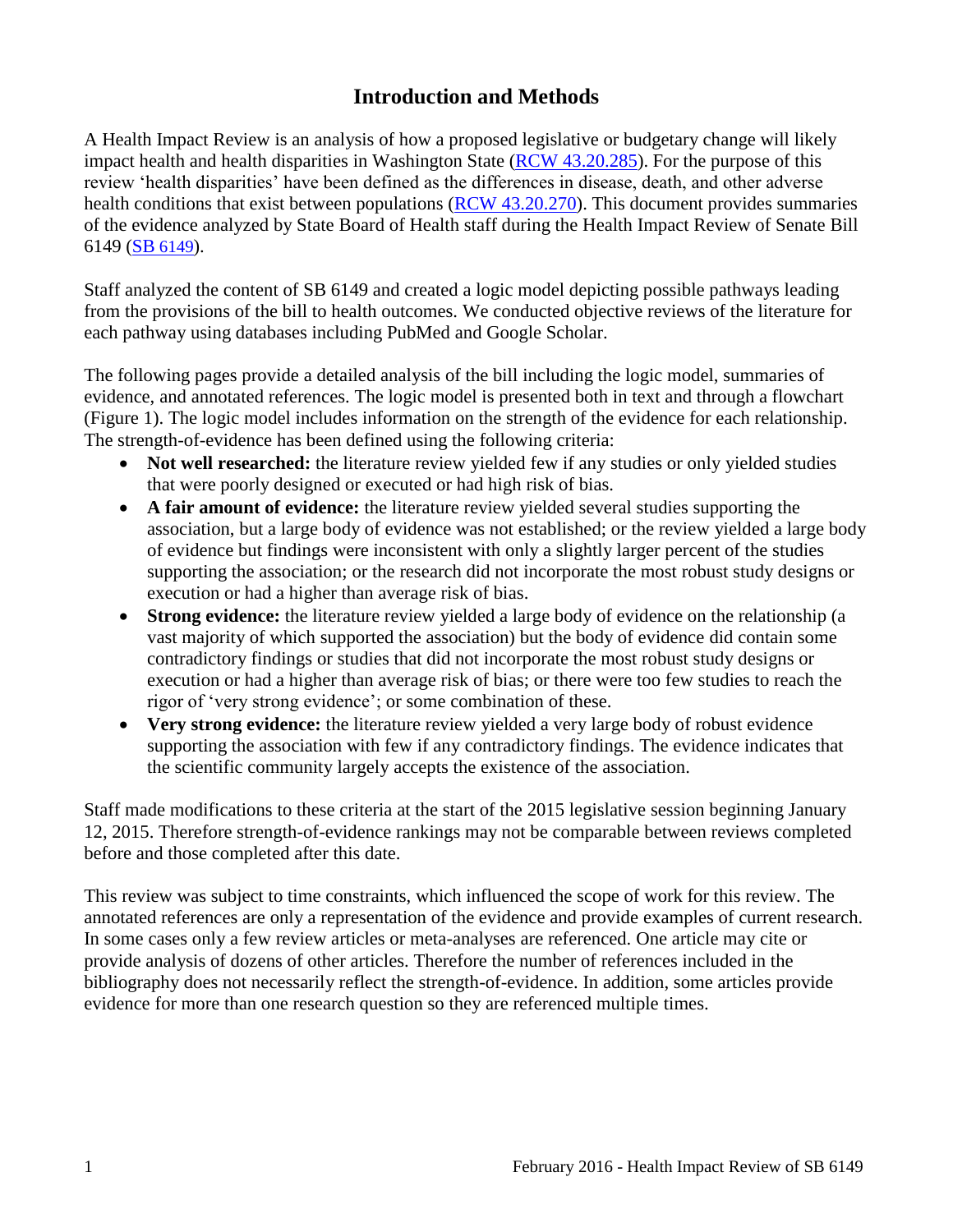# **Analysis of SB 6149 and the Scientific Evidence**

#### <span id="page-3-0"></span>*Summary of SB 6149*

- Requires employers to provide reasonable accommodation in employment for pregnancy, childbirth, or pregnancy-related health conditions, unless the accommodation would impose an undue hardship on the employer.
- Defines "reasonable accommodations" as measures that enable the proper performance of the job and enable the enjoyment of equal benefits, privileges, or terms and conditions of employment.
- Provides an example list of potential reasonable accommodations.

#### *Health impact of SB 6149*

Evidence indicates that SB 6149 has potential to improve maternal and child health and to decrease health disparities by race/ethnicity and income.

### *Pathways to health impacts*

The potential pathways leading from the provisions of SB 6149 to decreased health disparities are depicted in Figure 1. There is a fair amount of evidence that employers would comply with reasonable pregnancy accommodations policies and that employees would use reasonable accommodations when available and needed. $1-4$  There is very strong evidence that some occupational environments and exposures during pregnancy can pose a risk to maternal and child health, and therefore pregnancy accommodations have potential to improve child and maternal health outcomes. For example, the evidence links occupation exposures to chemicals and other substances, physically demanding work (e.g. heavy lifting and prolonged standing), and occupation stress to adverse maternal and child health outcomes. These outcomes include preeclampsia; lower back and other joint pain; reduced fetal growth rates, head circumference, fetal length, and placental weight; preterm delivery; spontaneous abortion; low birthweight; miscarriage; small for gestational age birth; stillbirth; birth defects; hemorrhage during childbirth; and fetal death.<sup>[5-14](#page-10-0)</sup> There is very strong evidence that improving maternal and child health outcomes through reasonable pregnancy accommodations would decrease health disparities in Washington State.<sup>[6](#page-11-0)[,7](#page-11-1)[,9](#page-12-0)[,12](#page-14-0)[,15-19](#page-15-0)</sup> Evidence indicates that workers with low socioeconomic position and workers of color are more likely to be exposed to (and be vulnerable to) occupational hazards associated with adverse maternal and child health outcomes.<sup>[6,](#page-11-0)[7,](#page-11-1)[9,](#page-12-0)[12,](#page-14-0)[16,](#page-15-1)[17](#page-16-0)</sup> Low-income mothers and mothers of color experience higher rates of adverse maternal and child health outcomes than their counterparts.<sup>[7,](#page-11-1)[15,](#page-15-0)[17-19](#page-16-0)</sup> therefore improving health outcomes for these populations would help decrease health disparities by income and race/ethnicity.

Due to time limitations we only researched the most direct connections between the provisions of the bill and decreased health disparities and did not explore the evidence for all possible pathways. For example, potential pathways that were not researched include:

- Evidence for how reasonable pregnancy accommodations would likely impact maternal job security and income, and how this in turn would likely impact child and maternal health.
- Evidence for how access to time off to recover from childbirth or to receive prenatal care would likely impact child and maternal health.

#### *Magnitude of impact*

It is unclear from available data exactly how many women, children, and families would be impacted by this bill as the effect would depend on the number of women who would request and be granted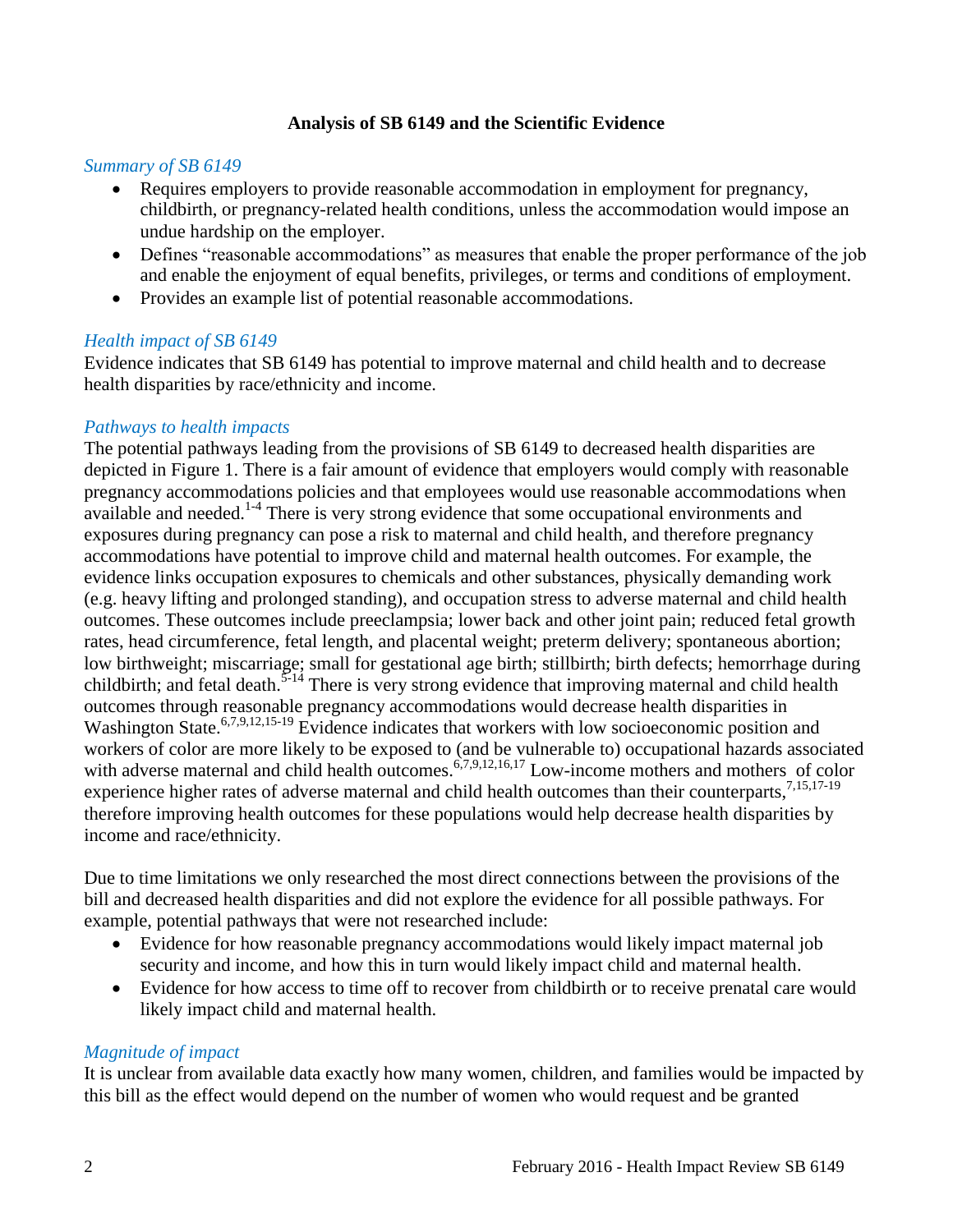reasonable accommodation who would not have been provided with reasonable accommodations in the absence of the policy. However, the positive health impacts for pregnant women (and their infants) who would become newly eligible for reasonable accommodations under SB 6149 are significant and include reduced risk of low birthweight, preterm birth, and fetal and infant death; as well as reduced risk of severe maternal health outcomes such as preeclampsia and hemorrhage during delivery.<sup>[5-14](#page-10-0)</sup> SB 6149 would not apply to nonprofit religious or sectarian organizations or employers who employ fewer than eight employees, therefore workers employed by these organizations/businesses would likely not benefit directly from the bill.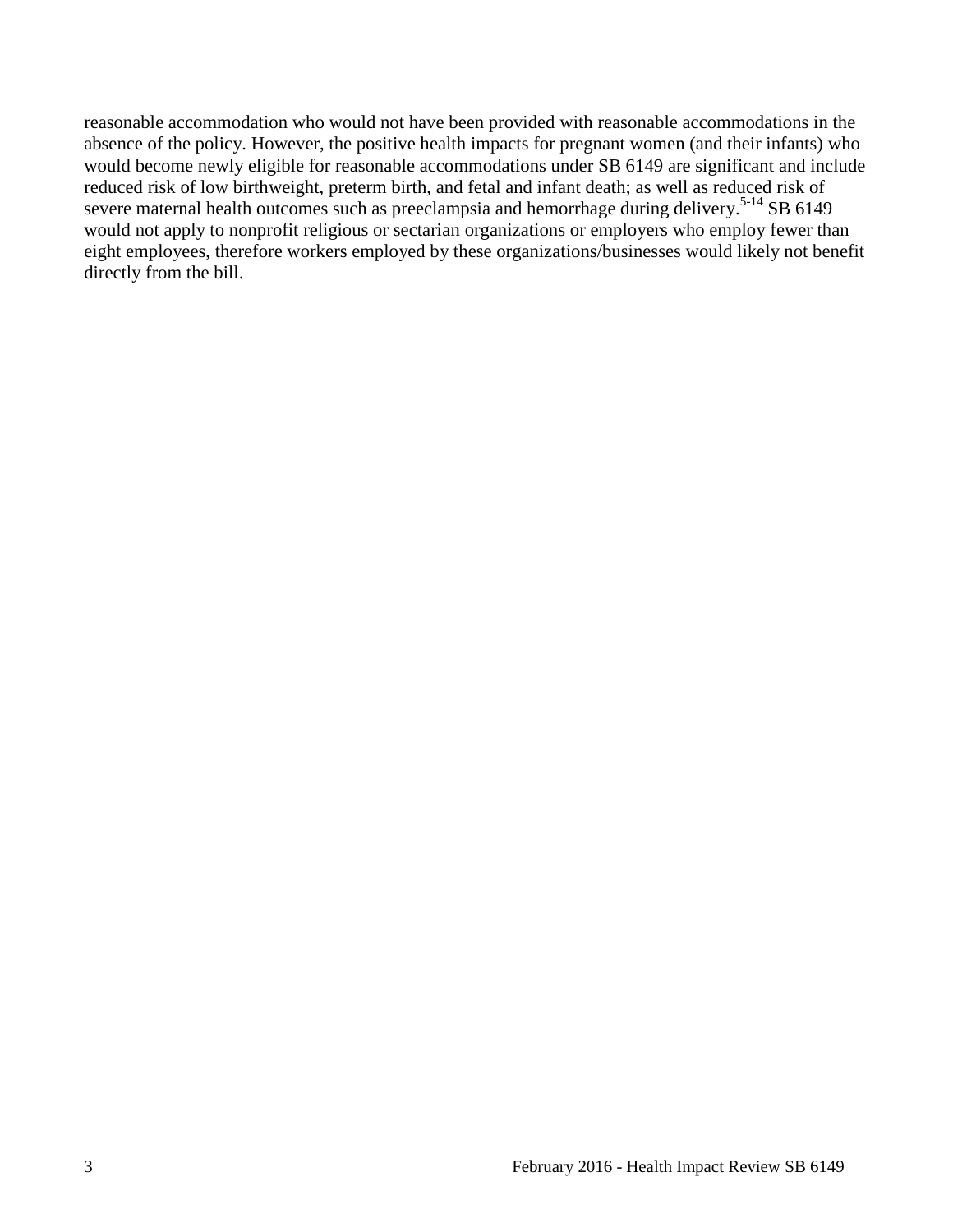# **Logic Model**

<span id="page-5-0"></span>





**SB 6149**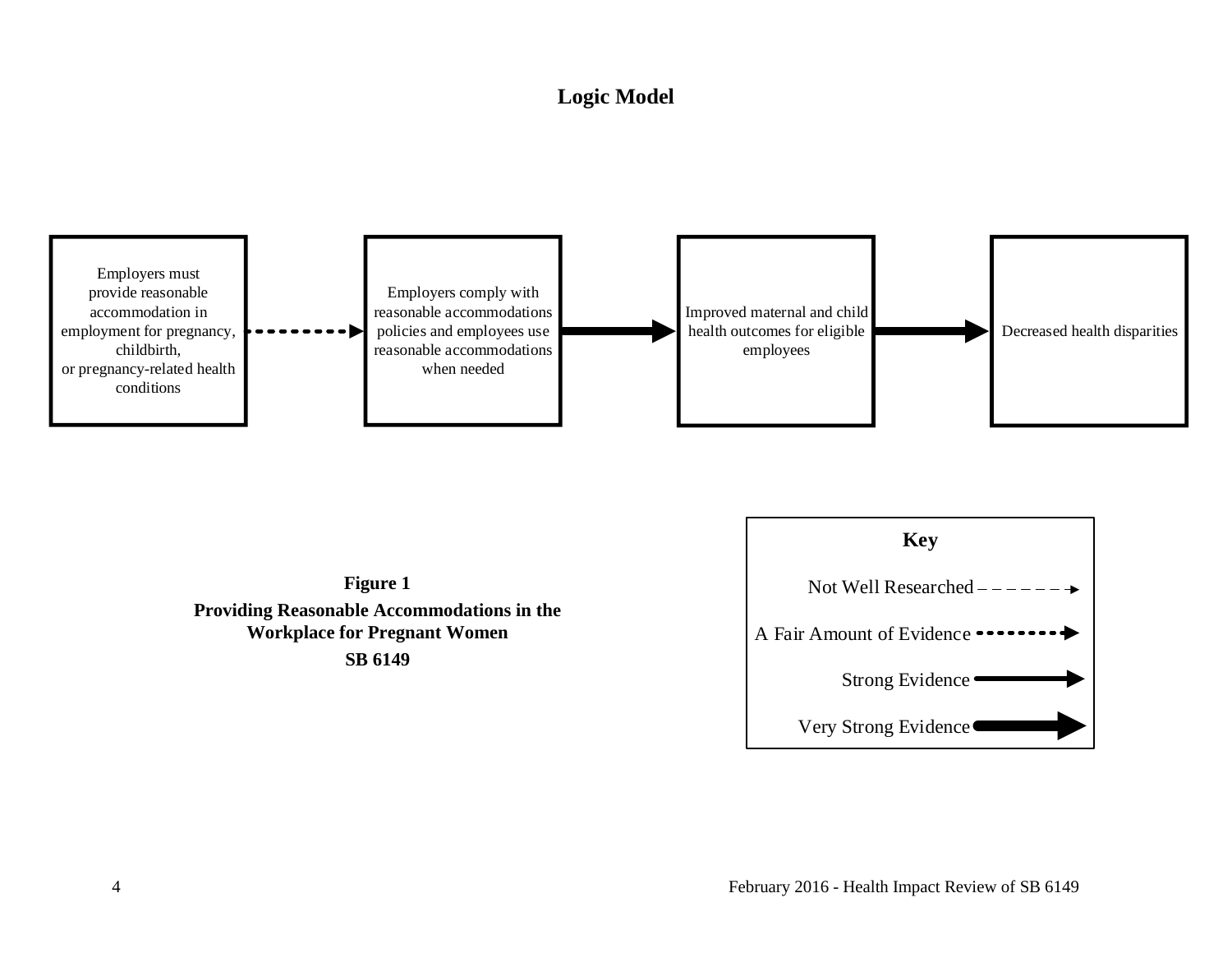# **Summaries of Findings**

#### <span id="page-6-0"></span>**Will employers comply with reasonable pregnancy accommodations policies and will employees use reasonable accommodations when needed?**

There is a fair amount of evidence that employers will comply with reasonable pregnancy accommodations policies and that employees will use reasonable accommodations when available and needed.<sup>[1-4](#page-9-1)</sup> While we did not find any evidence specifically on pregnancy accommodations, the literature on accommodations required by the federal Americans with Disabilities Act (ADA) are likely generalizable in regards to compliance. This evidence does not indicate that all employers comply with these policies, but it does show that the number of employees with access to needed accommodations increases following implementation of these policies.

#### **Will access to and use of reasonable pregnancy accommodations lead to improved child and maternal health for eligible employees?**

There is very strong evidence that some occupational environments and exposures during pregnancy can pose a risk to maternal and child health, and therefore pregnancy accommodations have potential to improve child and maternal health outcomes. For example, the evidence links occupation exposures to chemicals and other substances, physically demanding work (e.g. heavy lifting and prolonged standing), and occupation stress to adverse maternal and child health outcomes. These outcomes include preeclampsia; lower back and other joint pain; reduced fetal growth rates, head circumference, fetal length, and placental weight; preterm delivery; spontaneous abortion; low birthweight; miscarriage; small for gestational age birth; stillbirth; birth defects; hemorrhage during childbirth; and fetal death.<sup>[5-14](#page-10-0)</sup> While the strength of the evidence for the relationship between any one exposure and a given child or maternal health outcome varies substantially, when considering the body of evidence in aggregate it is clear that there are occupational risks that are specific to pregnant women and that accommodations to reduce these exposures could improve child and maternal health outcomes.

Due to time limitations and the large variation in potential pregnancy accommodations that could be allowed under SB 6149, we were not able to review the potential impacts of every possible accommodation. However, we analyzed the literature for the likely impacts of several possible accommodations: accommodations to reduce occupational exposure to toxic substances, accommodations to reduce risk from physical strain, and accommodations to reduce occupational stress.

#### *Accommodations to reduce occupational exposure to toxic substances*

Evidence clearly shows that occupational exposure to toxic substances such as pesticides, solvents, and heavy metals are associated with adverse fetal outcomes such as reduced fetal growth rates, head circumference, fetal length, and placental weight; low birthweight; small for gestational age birth; preterm delivery; spontaneous abortions, birth defects, miscarriage, preeclampsia, hemorrhage during childbirth, stillbirth, and neonatal death.<sup>[6](#page-11-0)[,8](#page-12-1)[,11](#page-13-0)</sup> Providing accommodations for pregnant women to reduce their exposure to these harmful substances has potential to protect the mother and developing fetus from these adverse outcomes.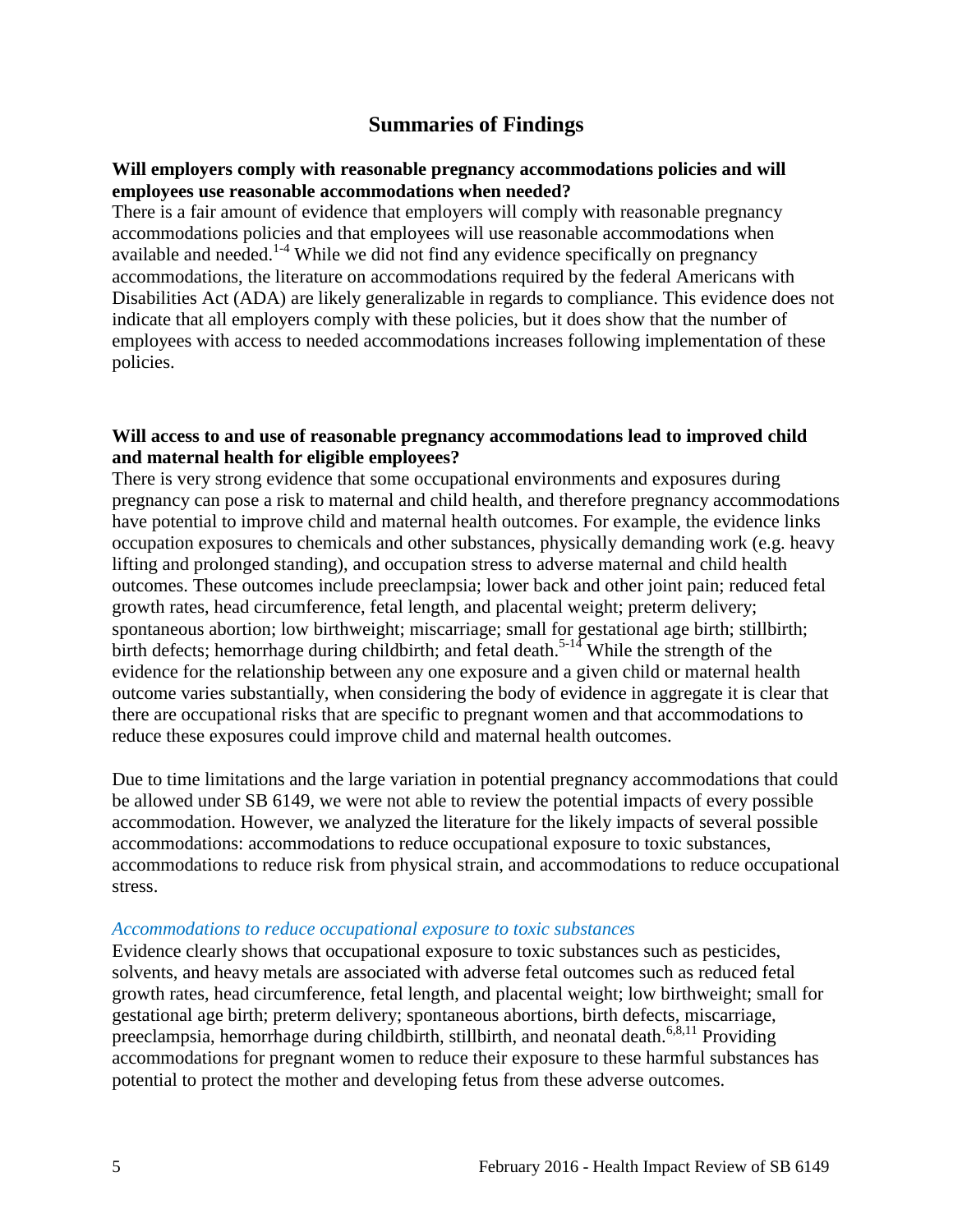#### *Accommodations to reduce risk from physical strain*

The relationships between occupational physical strain (such as heavy lifting, prolonged standing, shift-work, and physical workload) and adverse maternal and child health outcomes have been extensively studied. Recent meta-analyses and review articles suggest that there are associations between shift work (such as working nights), long work weeks, prolonged standing, physical workload, and increased risk of miscarriage.<sup>[5](#page-10-0)</sup>

The findings on the association between occupational lifting and adverse birth outcomes are not conclusive because the results have been conflicting and many studies have explored lifting burdens close to that encountered in daily living, which may not be reflective of heavy, repetitive occupational lifting. However some studies have found associations between heavy occupational lifting/high physical workload and low birthweight, preterm delivery, miscarriage, and small for gestational age births.[5,](#page-10-0)[7](#page-11-1)[,10](#page-13-1)

The National Institute for Occupational Safety and Health (NIOSH) took the available literature into account to develop recommended weight limits for pregnant workers with uncomplicated pregnancies. These recommendations take the following factors found in the literature into account: pregnancy is associated with increased joint laxity, potential spinal instability, changes in balance and center of mass, increased abdominal mass, and a change in the location of the external load in front of the body (i.e. pregnancy requires the lifter to hold the load out in front of them to avoid their abdomen rather than holding the load close to the body thereby increasing spinal loading); postural adaptations associated with pregnancy may increase muscle fatigue and increase the risk of slips and falls; and joint laxity may lead to pregnancy-related pelvic girdle, knee, and lower back pain. Using this evidence the authors recommend that the weight limits for pregnant women with uncomplicated pregnancies reflect those for the general working population with the following adaptations: "no lifting/lowering from the floor with hands below mid-shin or lifting/lowering with the hands overhead." It is important to note that these recommendations are specific to uncomplicated pregnancies and would likely not be protective enough for complicated or high risk pregnancies.<sup>[13](#page-14-1)</sup>

The evidence on the relationship between prolonged occupation standing and adverse maternal and child health outcomes is also conflicting, though a recent meta-analysis suggests that standing for more than four hours per day is associated with at least a slightly increased risk of preterm birth and low birthweight. While the evidence of the impacts of prolonged standing on child health outcomes are less conclusive, at least some studies have found it to be associated with spontaneous abortions, increased risk of preterm birth, and reduced birthweight. Evidence also shows that prolonged occupational standing is associated with lower back pain, poor cardiovascular health outcomes (such as high blood pressure, varicose veins, and swelling in the legs and feet), and fatigue and discomfort in the general working population. It is worth noting that these are symptoms that are frequently exacerbated as a result of pregnancy.<sup>[12](#page-14-0)</sup>

#### *Accommodations to reduce occupational stress*

Evidence suggests that occupational stress (such as low control over work and break schedules and pace of work) are associated with preeclampsia, as well as adverse birth outcomes such as low birthweight, small for gestational age birth, very low birthweight, very preterm birth, and extremely preterm birth.<sup>[7,](#page-11-1)[9](#page-12-0)[,14](#page-15-2)</sup> The evidence for the relationship between occupational stress and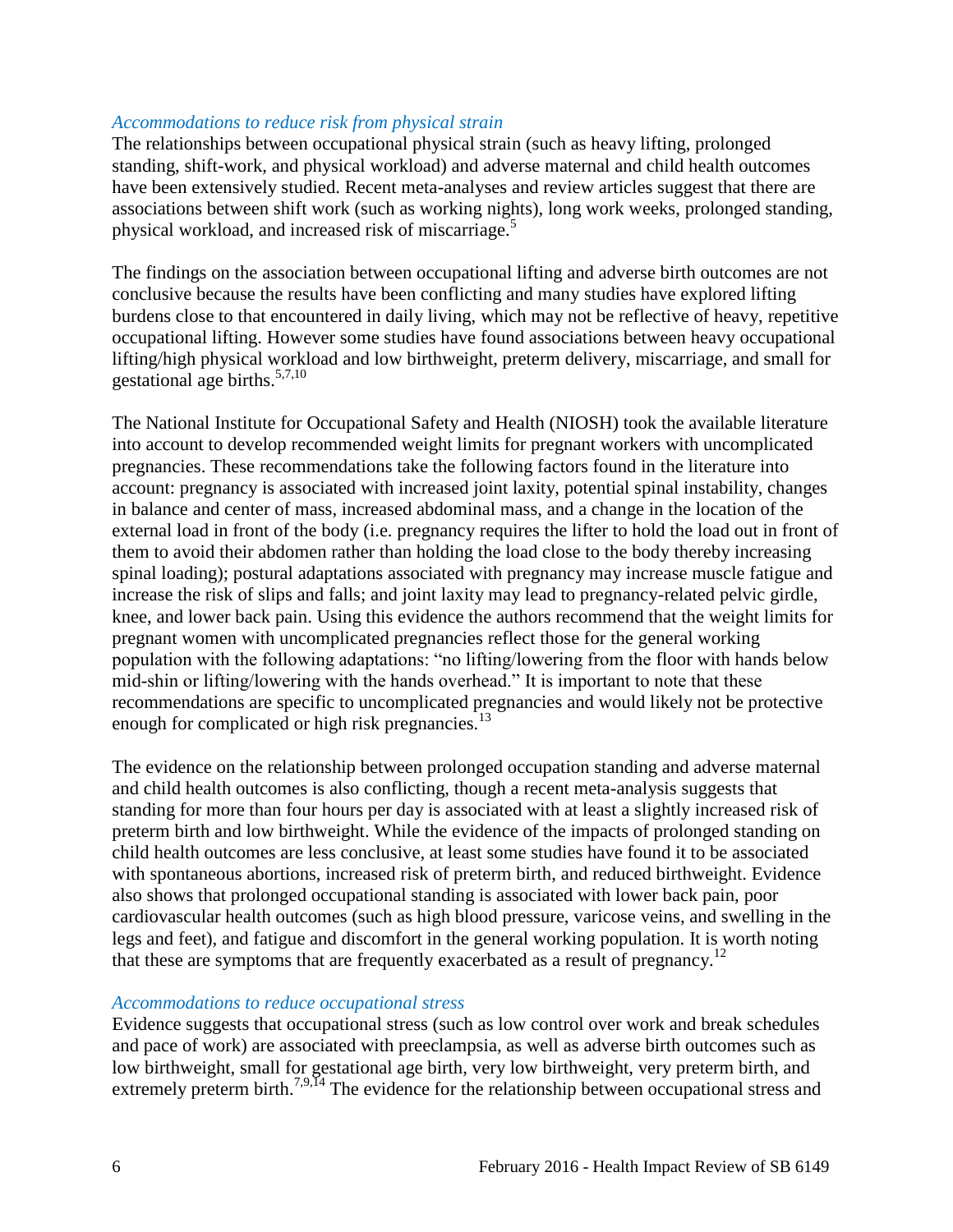adverse birth outcomes is less consistent than that supporting the link with preeclampsia, as some studies have found an association while others have found no association.<sup>[7,](#page-11-1)[9](#page-12-0)</sup> Providing accommodations for pregnant women, such as increased flexibility over bathroom breaks or more flexible work schedules, could potentially help decreased the risks associated with job strain and low levels of job control.

## **Will improved health outcomes for employees eligible for reasonable pregnancy accommodations under SB 6149 lead to decreased health disparities?**

There is very strong evidence that improving maternal and child health outcomes through reasonable pregnancy accommodations would decrease health disparities in Washington State.<sup>[6](#page-11-0)[,7](#page-11-1)[,9](#page-12-0)[,12](#page-14-0)[,15-19](#page-15-0)</sup> Evidence indicates that workers with low socioeconomic position, workers of color, and immigrant workers are more likely to be exposed to job insecurity and job hazards and to work in jobs with elevated occupational hazards such as janitorial services and agricultural jobs.[6](#page-11-0)[,7](#page-11-1)[,12](#page-14-0)[,16](#page-15-1)[,17](#page-16-0) In addition, these groups may be more vulnerable to harmful occupational exposures than their counterparts, indicating that not only is their risk of exposure higher, but when exposed to occupational hazards, low-income workers, workers of color, and immigrant workers are also more likely to experience adverse health outcomes as a result.<sup>[9,](#page-12-0)[16,](#page-15-1)[17](#page-16-0)</sup> For example, one study found that while White participants did not experience elevated risk of preterm birth as a result of exposure to high job strain, Black participants did.<sup>[9](#page-12-0)</sup> Another study found an increased odds of preterm birth related to certain types of maternal work, and that the risk was more pronounced for Hispanic women. [17](#page-16-0) Low-income mothers and mothers of color experience higher rates of adverse maternal and child health outcomes than their counterparts, $7,15,17-19$  $7,15,17-19$  $7,15,17-19$  therefore improving health outcomes for these populations would help decrease health disparities by income and race/ethnicity.

#### **Other considerations**

We also explored the potential impacts of the bill on businesses as economic health can affect human health. We ultimately did not include this pathway in the logic model on page four of this review because the available evidence suggests that the risks of negative impacts on business from workplace accommodations are minimal and in some cases the impacts may be positive. Several studies have attempted to measure the financial costs of providing workplace accommodations for employees with or without disabilities and have consistently concluded that these accommodations are low cost, no cost, or cost neutral with only a small percentage of accommodations having costs of \$5,000 or more. Evidence also suggests that providing accommodations is associated with benefits to the employer such as retaining qualified employees, increased productivity, eliminating the cost of training a new employee, improved employee attendance, improved interactions with coworkers, and improved company morale. A recent study by Schur et al. included rough estimates that there are net benefits or no net costs in about 69% of accommodations.[20](#page-17-0) In addition, SB 6149 allows employers to refuse to make reasonable accommodations if they can demonstrate that doing so would impose an undue hardship, thereby providing further protections for employers.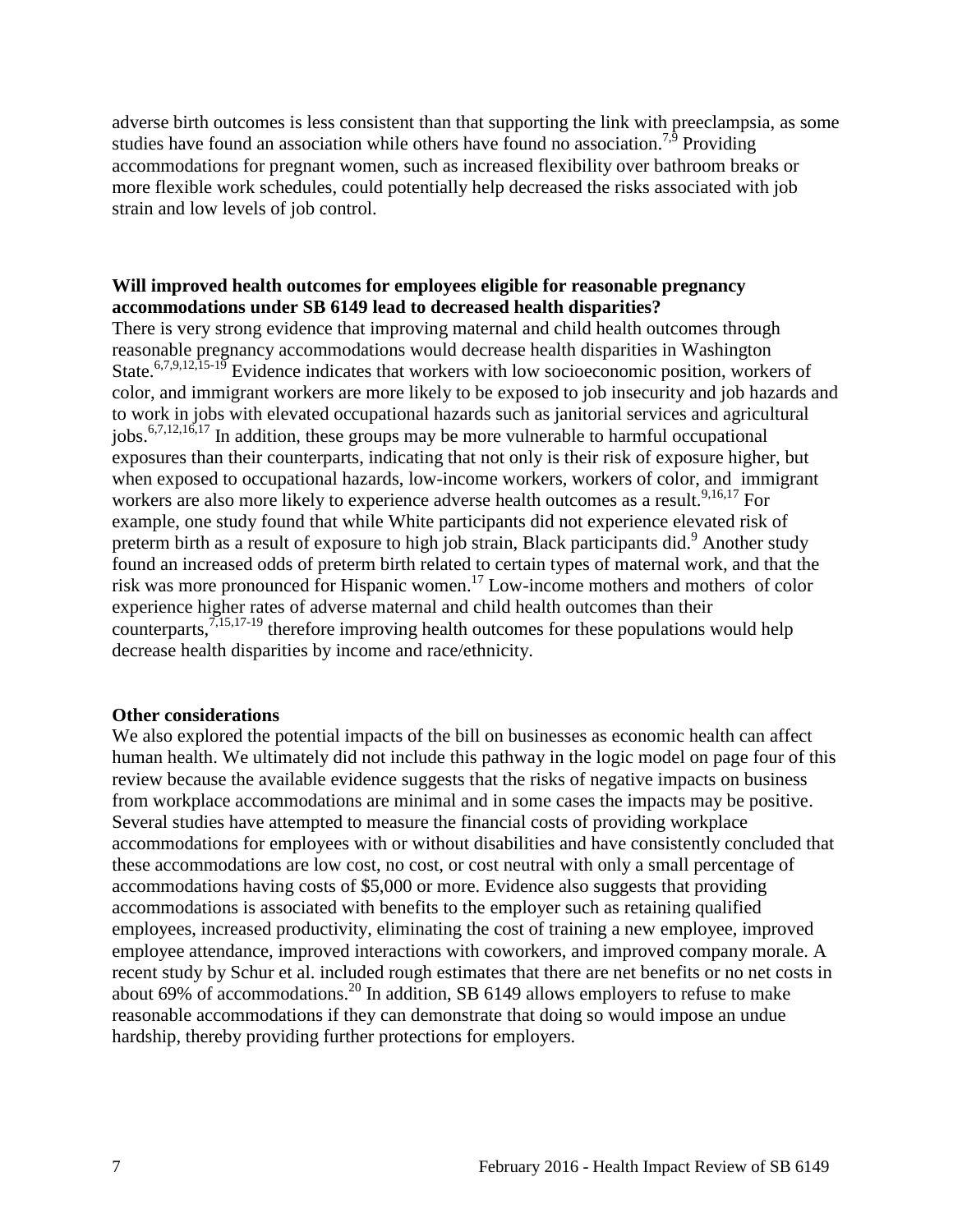# **Annotated References**

#### <span id="page-9-1"></span><span id="page-9-0"></span>**1. Bruyère SM, Erickson WA, Vanlooy S. Comparative study of workplace policy and practices contributing to disability nondiscrimination.** *Rehabilitation Psychology.*  **2004;49(1):28-38.**

Bruyère et al. conducted interviews with stratified (by organization size) random samples of members of business organization groups—the Society of Human Resource Management in the United States (n=813, 73% response rate) and the Chartered Institute of Personnel and Development in the United Kingdom (n=802, response rate 60%). Ninety-three percent of all respondents noted that their company had made at least one of the types of accommodations asked about during the interview. When only the responses for those who reported receiving an accommodations request are considered, the authors indicate that 90% of U.S. and U.K. respondents reported making the requested accommodation. These findings do not provide the employee perspective.

**2. Burkhauser R, Nicholas L, Schmeiser M. The importance of state antidiscrimination laws on employer accommodation and the movement of their employees onto Social Security Disability Insurance.** *IDEAS Working Paper Series from RePEc.* **2011.** Burkhauser et al. analyzed data from the Health and Retirement Study to determine the effects of anti-discrimination laws on workplace accommodation. The data set included data from three cohorts: men and women born between 1931 and 1941 ("baseline cohort"), those born between 1942 and 1947; and those born between 1948 and 1953. These cohorts were first interviewed in 1992, 1998, and 2004 respectively. The authors looked at the data for three distinct worker groups: those who experienced the onset of disability after 1992 when the Americans with Disabilities Act (ADA) went into effect; those who experienced the onset of disability prior to 1992, but who lived in a state with some type of state anti-discrimination law (either reasonable accommodation or other anti-discrimination policies) in place; and those who experienced the onset of a disability prior to 1992 and who lived in a state without a state anti-discrimination policy in place. This is important because a federal ADA law would likely have a smaller effect in states with a state-level anti-discrimination policy already in place. The authors found that 26.0% of workers were accommodated prior to 1992, and that this has increased significantly to 29.9%. After controlling for the presence of a state anti-discrimination law, if the disability was a result of a work-related injury, demographic characteristics, human capital effects, health conditions, employment conditions, and time trends the authors found that the ADA resulted in an estimated significant six percentage point increase in the probability that an employee would receive an accommodation.

## **3. Charles K. The extent and effect of employer compliance with the accommodations mandates of the Americans with Disabilities Act.** *Journal of Disability Policy Studies.*  **2004;15(2):86-96.**

Charles analyzed data from the Health and Retirement Study, 1931-1941 birth cohort (wave one survey 1992, wave two survey 1994, wave three survey 1998). The author only included data from respondents who were between 20 and 62 years of age at the onset of their disability  $(n=1,604)$ . The data show that 28% of workers reported receiving accommodations before passage of the ADA, and 33% reported receiving accommodations after passage of the policy. After controlling for demographic variables, the author found that there was a significant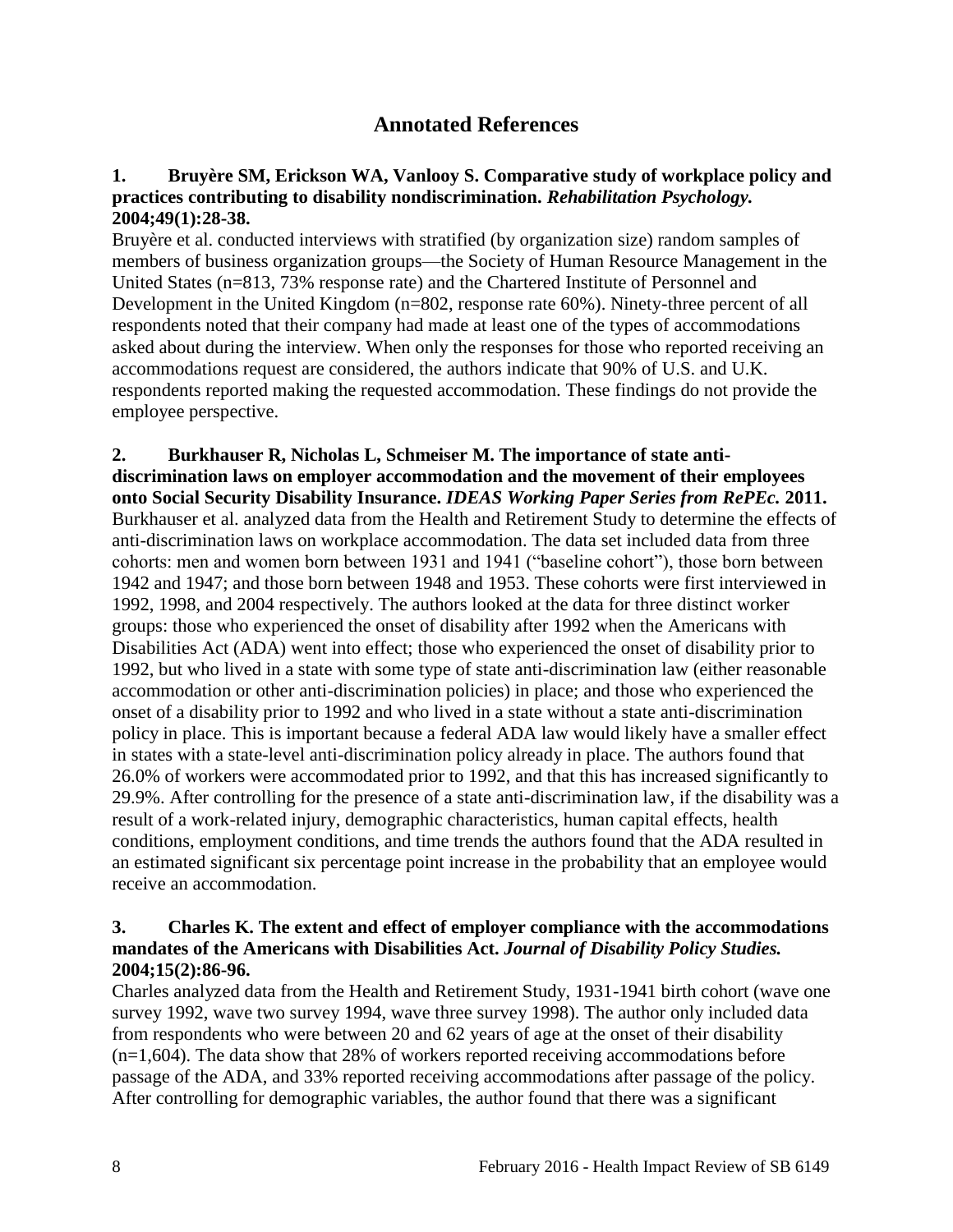increase (by about five percentage points) in accommodations after implementation of the ADA. The author also used these data to estimate impacts of receiving an accommodation on wages, and speculated that the data provide modest evidence that the cost of accommodations may have resulted in lower wages for these workers. These data also suggest that accommodations were effective in lowering job separation rates (e.g. increasing job attachment).

# **4. Hoffman S. Settling the matter: Does Title I of the ADA work?** *Alabama Law Review.* **2008;59:305-1725.**

Hoffman summarized and analyzed the effects of the ADA, including studies which have analyzed the implementation of the employer accommodation provisions. The author summarized four studies and reports which have found that the majority of respondents (employers) report providing accommodations, and/or that the majority of accommodation requests are fulfilled. For example, a report of ADA compliance by Minnesota State agencies in 2005 indicated that of the 368 accommodations requested between July 2004 and June 2005, only 7.61% were denied.

# <span id="page-10-0"></span>**5. Bonde J, Jørgensen K, Bonzini M, Palmer K. Miscarriage and occupational activity: A systematic review and meta- analysis regarding shift work, working hours, lifting, standing, and physical workload.** *Scandinavian Journal of Work, Environment & Health.*  **2013;39(4):325-334.**

Bonde et al. conducted a systematic review of the literature published between 1966 and June of 2012 on the relationship between shift work, standing, occupational lifting, physical workload, and miscarriage. Thirty studies met their inclusion criteria. Thirteen studies analyzed the relationship between shift work and miscarriage, eleven of which found an association between shift work an increased risk of miscarriage. The odds ratios (OR) of the five highest quality studies were pooled, and working fixed night shifts compared to day shifts was associated with 1.51 times higher odds (95% CI 1.27-1.78) of miscarriage. Ten studies evaluated the risk of long work weeks (40-52 hours per week versus <40-44 hours) on miscarriage. The pooled OR was 1.36 (95% CI 1.25-1.49), but the authors note that the results varied widely and when only the three highest quality studies were pooled the risk estimate remained above one but the level of precision decreased. Eighteen studies evaluated the risk of occupational lifting. The authors found that studies used a wide range of definitions of heavy lifting (less than 5kg to over 20kg)—resulting in relative risks ranging from less than 0.5 to over 3.5. Bonde et al. defined heavy lifting as lifting at least 100kg (~220 pounds) per day. Using this definition they calculated a pooled OR of 1.32 (95% CI 0.93-1.87). However when they only used the five highest quality studies this number approached one. The authors identified six studies that considered the risk of standing at least 6-8 hours per day at work compared to standing less than this many hours. The pooled OR for these six studies was 1.16 (95% CI 1.01-1.32). The two highest quality studies had relative risks of 1.03 and 1.6. The five studies analyzing the impacts of physical workload on risk of miscarriage defined workload differently and therefore could not be pooled. The median relative risk across all studies was 1.12. The authors highlight the potential limitations of the available literature and conclude that a moderately increased risk of miscarriage was found among fixed night workers, in relation to long working hours (though the risk estimates were lower when only the highest quality study designs were considered), prolonged standing at work (though earlier studies found a moderately increased risk while more recent studies found a risk below 1). The authors note that the findings on the connections between occupation lifting and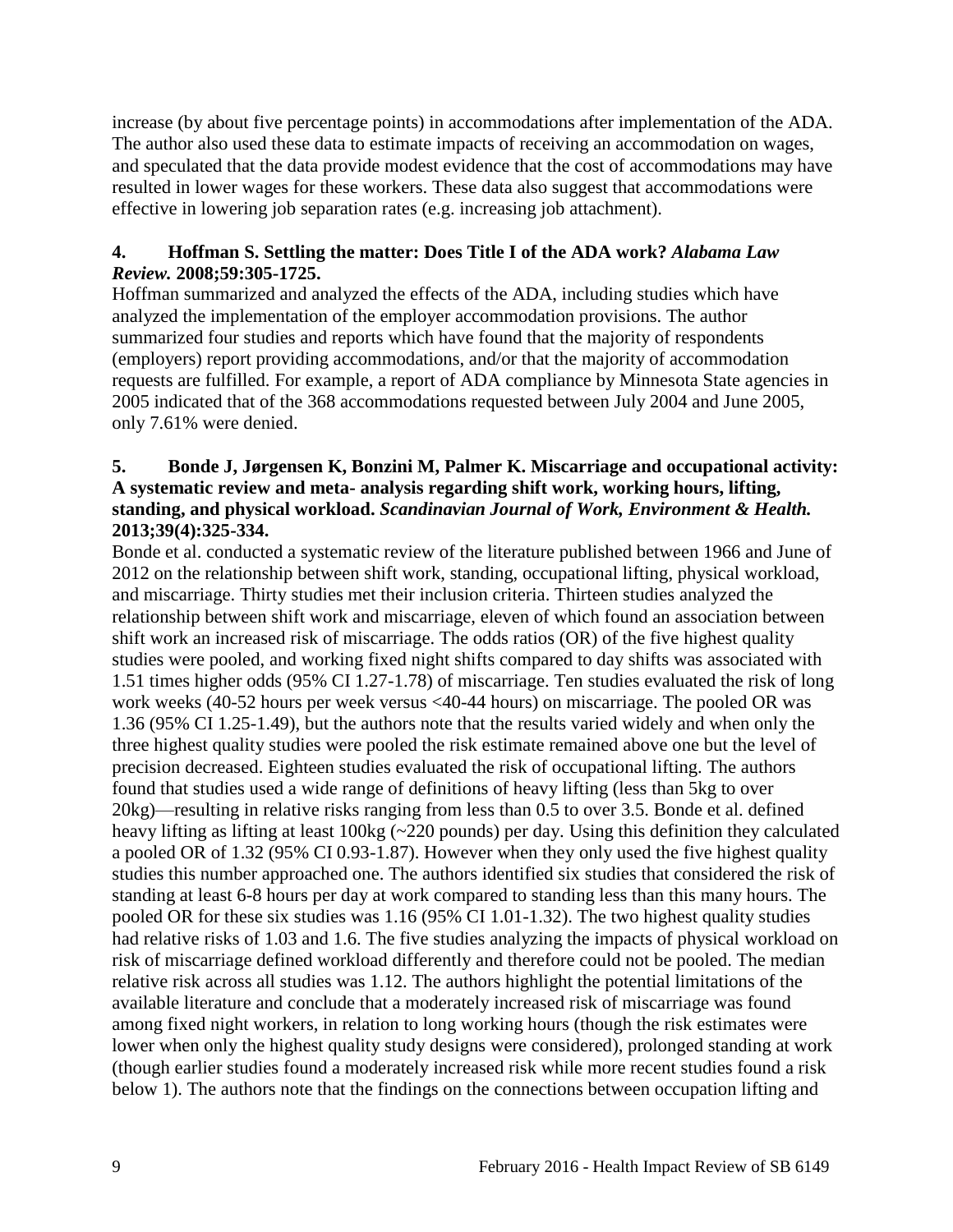miscarriage were inconsistent, potentially as a result of studies using different definitions of heavy lifting. They conclude that while the highest quality studies did not identify an increase in risk associated with occupational lifting, the lifting burden used was a modest exposure (close to the lifting exposure encountered in daily living), indicating that the studies are not informative regarding the risk from heavy lifting.

<span id="page-11-0"></span>**6. Engel LS, Meara ES, Schwartz SM. Maternal occupation in agriculture and risk of limb defects in Washington State, 1980— 1993.** *Scandinavian Journal of Work, Environment & Health.* **2000;26(3):193-198.**Engel et al. analyzed Washington State birth certificate data from 1980 through 1993 in order to determine the relationship between maternal exposure to agricultural chemicals and limb defects among their offspring. They used an occupation in agriculture (coded on the birth certificate) as a proxy for exposure to agricultural chemicals and included a sample of 4,466 births to women employed in agricultural occupations. The authors included two control groups: 1) randomly sampled births to employed women where neither the mother or father worked in agricultural occupations (n=23,512 births), 2) all births to women employed outside of the agriculture industry where the father worked in agriculture (n=5,994 births). The authors found that there was a much higher percentage of Hispanic mothers in the exposed group than in either of the comparison groups. The data showed that maternal employment in agriculture was associated with an elevated risk of limb defects in their offspring, with a significant crude prevalence ratio of 2.5 (95% CI 1.1-5.4) compared to the control group with neither parent working in agriculture and a prevalence ratio of 3.0 (95% CI 0.9-9.6) compared to the control group where only the father worked in agriculture. These trends remained even after controlling for potential confounding factors such as maternal age, alcohol and tobacco use, prenatal care, and ethnicity.

<span id="page-11-1"></span>**7. Gisselmann MD, Hemstrom O. The contribution of maternal working conditions to socio- economic inequalities in birth outcome.** *Social Science & Medicine.* **2008;66(6):1297.** Gisselmann and Hemstrom (not included in Larsen's review of the literature summarized in this Health Impact Review) cite evidence for disparities in birth outcomes, indicating that infants born to women from a higher social class, educational status, or income have better birth outcomes than their counterparts. They also cite evidence that working conditions contribute to the inequalities in health outcomes for men and women as well as disparities in birth outcomes. They summarize studies which indicate that manual labor is associated with greater job hazards and physical demands and lower job control than non-manual labor. The authors' study aims were to investigate the connection between working conditions and birth outcomes and the extent to which working conditions might contribute to disparities in birth outcomes. They linked data from the 1980 Swedish census and the Medical Birth Registry and used data from all singleton births in 1980 born to working women above age 19 ( $n=279,757$  women with 359,610 births) to evaluate risks for the following birth outcomes: fetal death; perinatal death; neonatal death; low and very low birthweight; small for gestational age birth; preterm, very preterm, and extremely preterm birth. Their analysis found that job control tended to be highest in non-manual classes and lowest in manual manufacturing classes, and low job control was significantly associated with low birthweight, very low birthweight, small for gestational age birth, very preterm birth, and extremely preterm births (though not with neonatal death) after adjusting for maternal age and number of previous births. They found a dose-response relationship with the risk decreasing with increasing job control. The data also indicate that higher job hazards were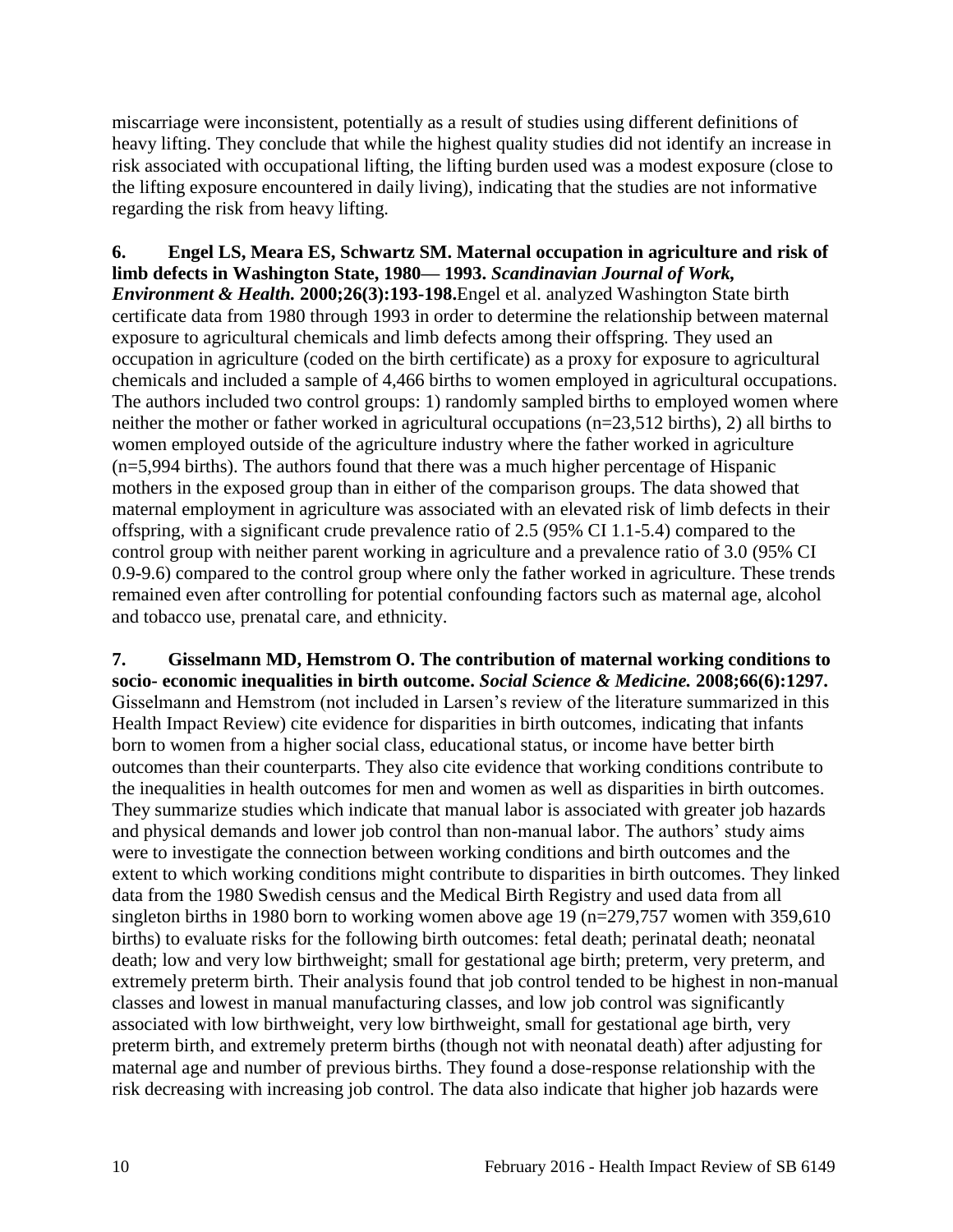associated with higher risk for all birth outcomes but the mortality outcomes. Higher physical demand was associated with greater risk of all of the adverse birth outcomes except fetal death (death before or during delivery) and perinatal death (fetal death or death within seven days of delivery). The authors also found that manual and lower non-manual classes had increased risk for all of the studied negative birth outcomes, most of which were significant. They indicate that for some of the birth outcomes these trends were explained by low job control, job hazards, and physical demand.

# <span id="page-12-1"></span>**8. Kumar S. Occupational, environmental and lifestyle factors associated with spontaneous abortion.** *Reproductive Sciences.* **2011;18(10):915-930.**

Kumar conducted a review of the literature on the relationship between maternal and paternal occupational exposures and adverse birth outcomes. Kumar cites evidence that maternal occupational exposure to agricultural chemicals is associated with increased risk of spontaneous abortions, preterm delivery, small for gestational age birth, and birth defects. Exposure to solvents (such as those used in industrial processes and the dry cleaning industry) are associated with miscarriage, preeclampsia, and spontaneous abortion. Kumar also cites studies which have found that prenatal exposure to heavy metals (such as lead, cadmium, and mercury) are associated with spontaneous abortion, preterm delivery, stillbirth, preeclampsia, and hemorrhage during childbirth. Evidence also suggests that occupational exposure to ionizing radiation (such as that among some hospital workers) may be associated with stillbirth and neonatal death.

# <span id="page-12-0"></span>**9. Larsen AD. The effect of maternal exposure to psychosocial job strain on pregnancy outcomes and child development.** *Danish Medical Journal.* **2015;62(2).**

Larsen summarizes the literature and the mechanisms linking maternal stress during pregnancy to adverse impacts on the fetus before presenting her own research results. The author identified studies which specifically analyzed the connection between job-related stress ("job strain") during pregnancy and birth outcomes. Job strain integrates considerations of job demands and job control—where a job with high demand and low control (e.g. not having control over work or break schedules or work pace) is considered "high strain." The author notes that the literature has found an association between psychosocial stress unrelated to work and preterm birth, but that the studies specific to work strain are less conclusive. Larsen identified eleven studies analyzing this connection. Four of these were cohort studies, none of which found a significant association between job strain and preterm birth, though one study did find that a higher effortreward imbalance was associated with lower gestational age at birth. Five of the eleven studies were case-control studies, one of which found an association between job strain and preterm birth, one which found an association among the Black participants but not the White participants, and one found no significant association. The remaining two case-control studies looked at the risk associated with mentally demanding jobs (not job strain), and self-perceived work stress and found no significant association. The two cross-sectional studies found an association between job stress and preterm birth. The author also identified ten studies on the relationship between job strain during pregnancy and the newborn being small for gestational age (SGA) or at a low birthweight. Four studies (three prospective studies and one case-control study) found an association between job stress and risk of SGA or low birthweight. The remaining six studies (three prospective studies, one case-control study, and two cross-sectional studies) found no significant association. Larsen analyzed data from the Danish National Birth Cohort. Information was first gathered for this cohort (n=100,418 pregnancies) from 1996 to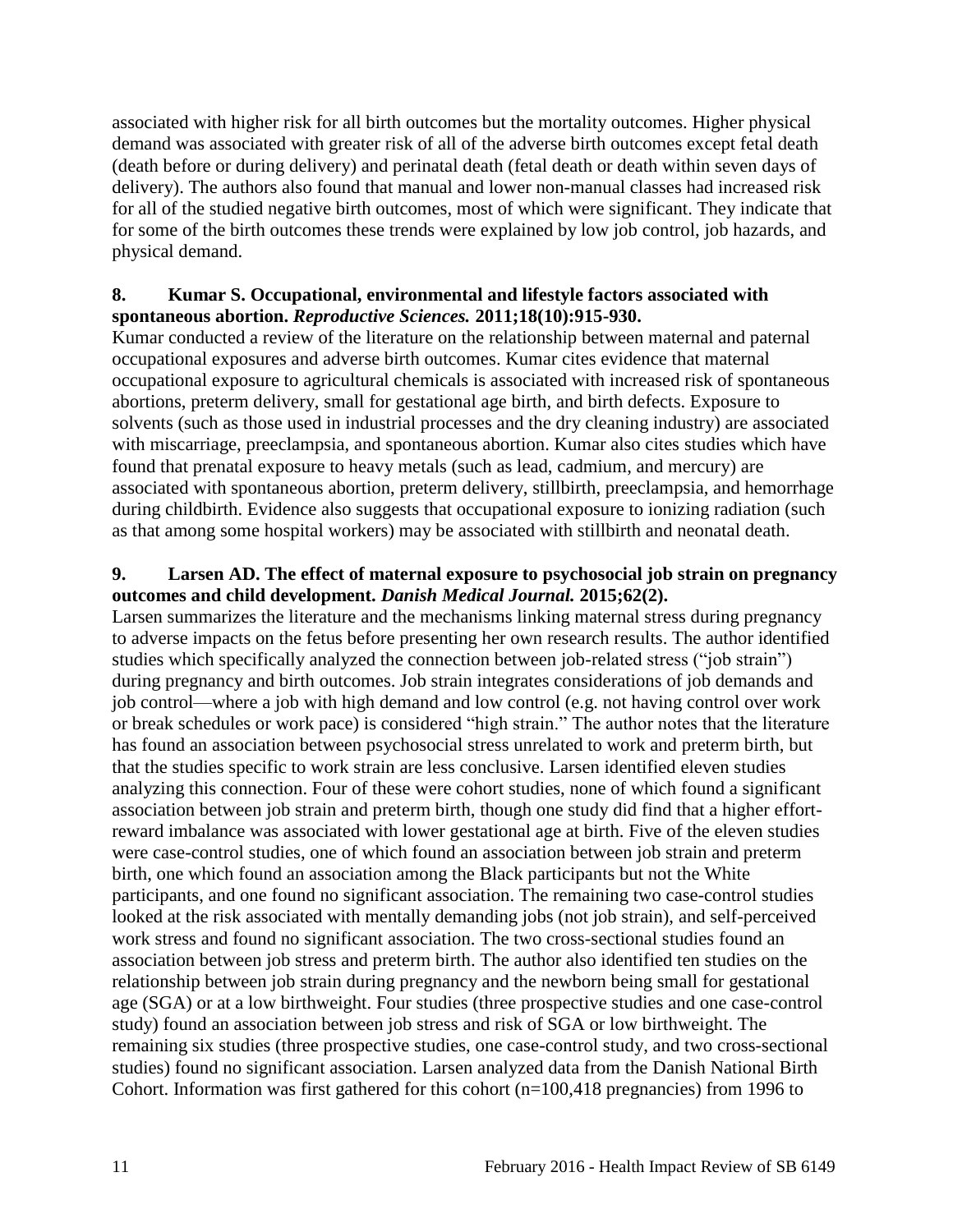2002. Women were invited to participate in the study by the general practitioner. About 50% of the general practitioners agreed to invite women into the study, and of invited women about 60% agreed to participate. The dataset includes data from five phone interviews conducted with the mother (one at 12-14 weeks gestation, one at 30-32 weeks gestation, one six months after birth, and one 18 months after birth, and one seven years after birth); two blood samples drawn during pregnancy, and one cord blood sample. Just under 67,000 mothers were still participating at the 18 month interview, and just under 54,000 were still participation at the seven year interview. The authors also used data from the Danish Civil Registration System. The authors found no association between high job strain and preterm birth or SGA after controlling for potential confounding factors.

#### <span id="page-13-1"></span>**10. Runge SB, Pedersen JK, Svendsen SW, Juhl M, Bonde JP, Nybo Andersen A-M. Occupational lifting of heavy loads and preterm birth: A study within the Danish National Birth Cohort.** *Occupational and Environmental Medicine.* **2013;70(11):782.**

Runge et al. summarized previous research on the relationship between occupational lifting and preterm birth. They cite one meta-anslysis (Mozurkewith et al, 2000) of 21 studies which looked at physically demanding work including lifting and found an OR of 1.22 (95% CI 1.16 to 1.29). The authors also cite a review by Bonzini et al (2007) which found that 11 of the 12 reported relative risk estimates were below 1.35 (95% CI 0.81 to 1.49), and that none of the results showed a statistically significant relationship. These studies usually defined heavy lifting as more than 11-12 kg, but the frequencies of lifting varied substantially. They cite additional studies which indicate the relationship between lifting and preterm birth is conflicting. Runge et al. also conducted their own research analyzing the relationship between occupational lifting of heavy loads and extremely preterm birth (before 28 weeks), very preterm birth (28-32 weeks), and moderately preterm birth (33-37 weeks) using data from the Danish National Birth Cohort data from 1996 to 2002 (n=62,803; 60% participation rate representing 35% of all pregnancies in the Nation during that period). Data were collected through telephone interviews with women, where they self-reported their occupational lifting. Over 26% of respondents reported lifting heavy loads at work. The authors controlled for potential confounding factors and found that as daily lifting increased the odds of preterm birth increased. They found an OR of 1.50 (95% CI 1.03-2.19) associated with lifting over 1000kg/day (~2,204 pounds/day). When looking at extremely and very preterm births the association with heavy lifting was ever stronger. Lifting loads of greater than 20kg (~44 pounds), more than 10 times per day was also associated with increased odds of preterm birth (OR 2.03 [95% CI 1.14 to 3.62]).

#### <span id="page-13-0"></span>**11. Snijder CA, Roeleveld N, te Velde E, et al. Occupational exposure to chemicals and fetal growth: The Generation R Study.** *Human Reproduction.* **2012;27(3):910-920.**

Snijder et al. cite evidence that exposure to chemicals (such as lead and other heavy metals, phthalates, and pesticides) during fetal development can lead to adverse infant health outcomes such as low birthweight, small for gestational age birth, and preterm delivery. The authors analyzed data from a prospective cohort study in the Netherlands in order to determine if occupational exposure to various chemicals impacts intrauterine growth and placental weight. A total of 9,778 women (response rate 61%) participated in the study. Data were collected throughout the participants' pregnancies through physical examinations, questionnaires, interviews, and biological samples. Seventy-seven percent of participants filled out the occupational information in the questionnaire. After excluding women that did not fit their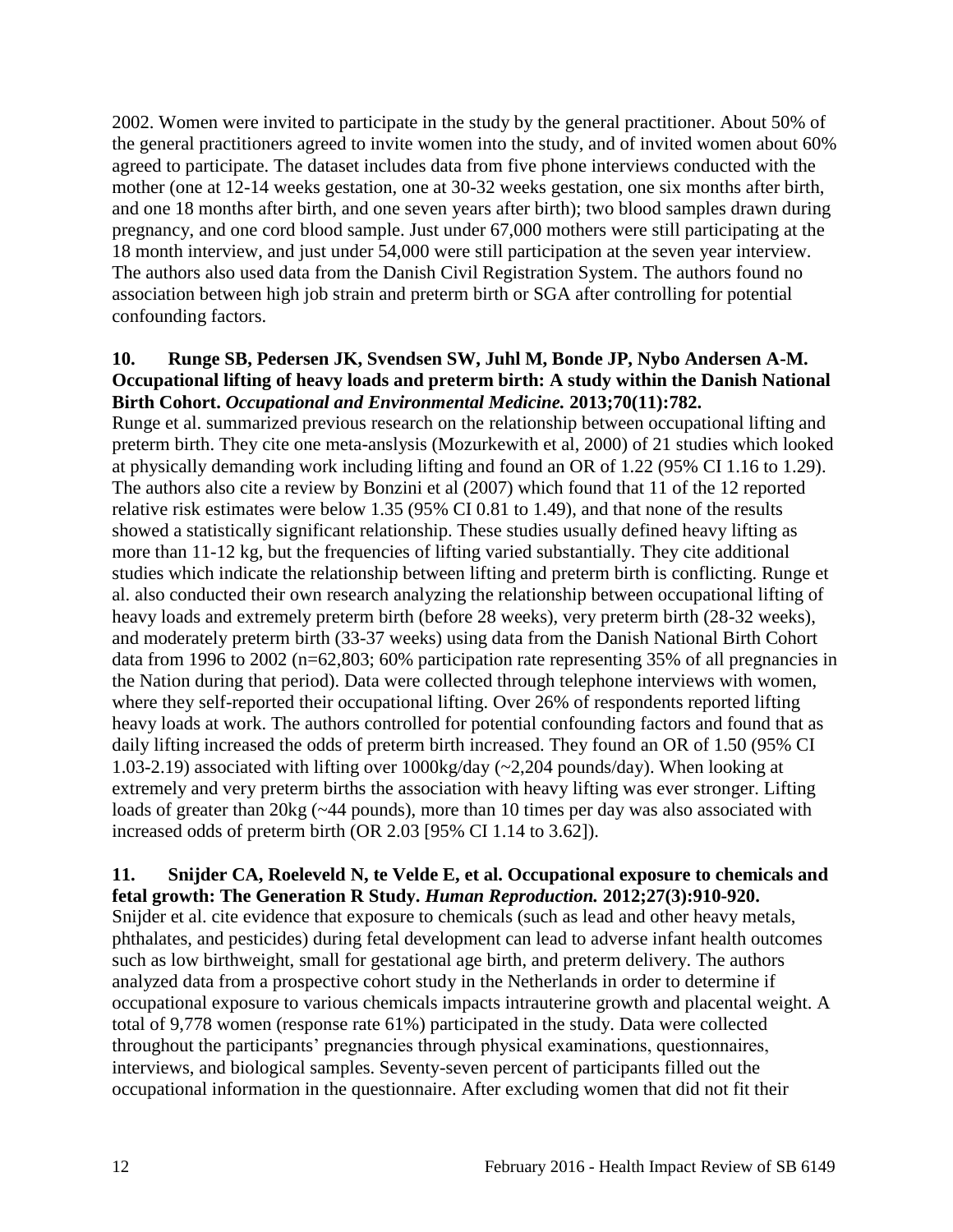inclusion criteria, the authors ended up with a final sample of 4,680 women. After controlling for potential confounding factors, they found that maternal occupational exposure to several chemicals including polycyclic aromatic hydrocarbons, phthalates, alkylphenolic compounds, and pesticides adversely impacted fetal growth rates, head circumference, fetal length, and placental weight.

# <span id="page-14-0"></span>**12. Waters TR, Dick RB. Evidence of health risks associated with prolonged standing at work and intervention effectiveness.** *Rehabilitation Nursing.* **2015;40(3):148-165.**

Waters and Dick conducted a review of the literature published since 1990 on the health consequences of prolonged occupational standing—with a section specifically on the impacts for pregnant women. The authors cite evidence that low-income workers in Canada were more likely than their counterparts to stand at work. They summarize evidence that prolonged occupational standing is associated with lower back pain, poor cardiovascular health outcomes (such as high blood pressure, varicose veins, and swelling in the legs and feet), and fatigue and discomfort. It is worth noting that these symptoms of prolonged standing were found among the general working population and were not specific to pregnant women. However, these are symptoms that are frequently exacerbated as a result of pregnancy. Waters and Dick also summarized the evidence on the adverse impacts of prolonged standing on pregnancy outcomes. They identified eleven studies (two of which were meta-analyses) on the impacts of standing on birth outcomes. The findings of the nine primary research articles include an association between prolonged standing and: spontaneous abortions (two studies found an association), increased risk of preterm birth (three studies found an association and two found no significant association); reduced birth weight (two studies found an association and three found no significant association). The authors also summarized the findings of the two meta-analyses. A 2000 meta-analysis by Mozurkewich et al. identified 29 studies conducted with a total of 160,988 women which found that prolonged standing was associated with an increased risk of preterm birth (RR 1.26 [95% CI 1.13-1.40]). A 2013 meta-analysis by Palmer et al. found a slightly increased risk of preterm birth and low birth weight associated with standing more than four hours per day.

#### <span id="page-14-1"></span>**13. Waters TR, MacDonald LA, Hudock SD, Goddard DE. Provisional recommended weight limits for manual lifting during pregnancy.** *Human Factors: The Journal of Human Factors and Ergonomics Society.* **2014;56(1):203-214.**

The National Institute for Occupational Safety and Health (NIOSH) adapted the Revised Lifting Equation to develop recommended weight limits for pregnant workers with uncomplicated pregnancies. Note that these guidelines would not apply to complicated or high risk pregnancies. The authors reviewed the available evidence on pregnancy and lifting as well as the anatomic changes in pregnancy that effect lifting. They indicate that pregnancy is associated with increased joint laxity, potential spinal instability, changes in balance and center of mass, increased abdominal mass, and the location of the external load in front of the body (i.e. pregnancy requires the lifter to hold the load out in front of them to avoid her abdomen rather than holding the load close to the body thereby increasing spinal loading). Waters et al. also highlight evidence indicating that postural adaptations associated with pregnancy may increase muscle fatigue and increase the risk of slips and falls. They also site evidence that joint laxity may lead to pregnancy-related pelvic girdle, knee, and lower back pain. Using this evidence the authors recommend that the weight limits for pregnant women with uncomplicated pregnancies reflect those for the general working population with the following adaptations: "no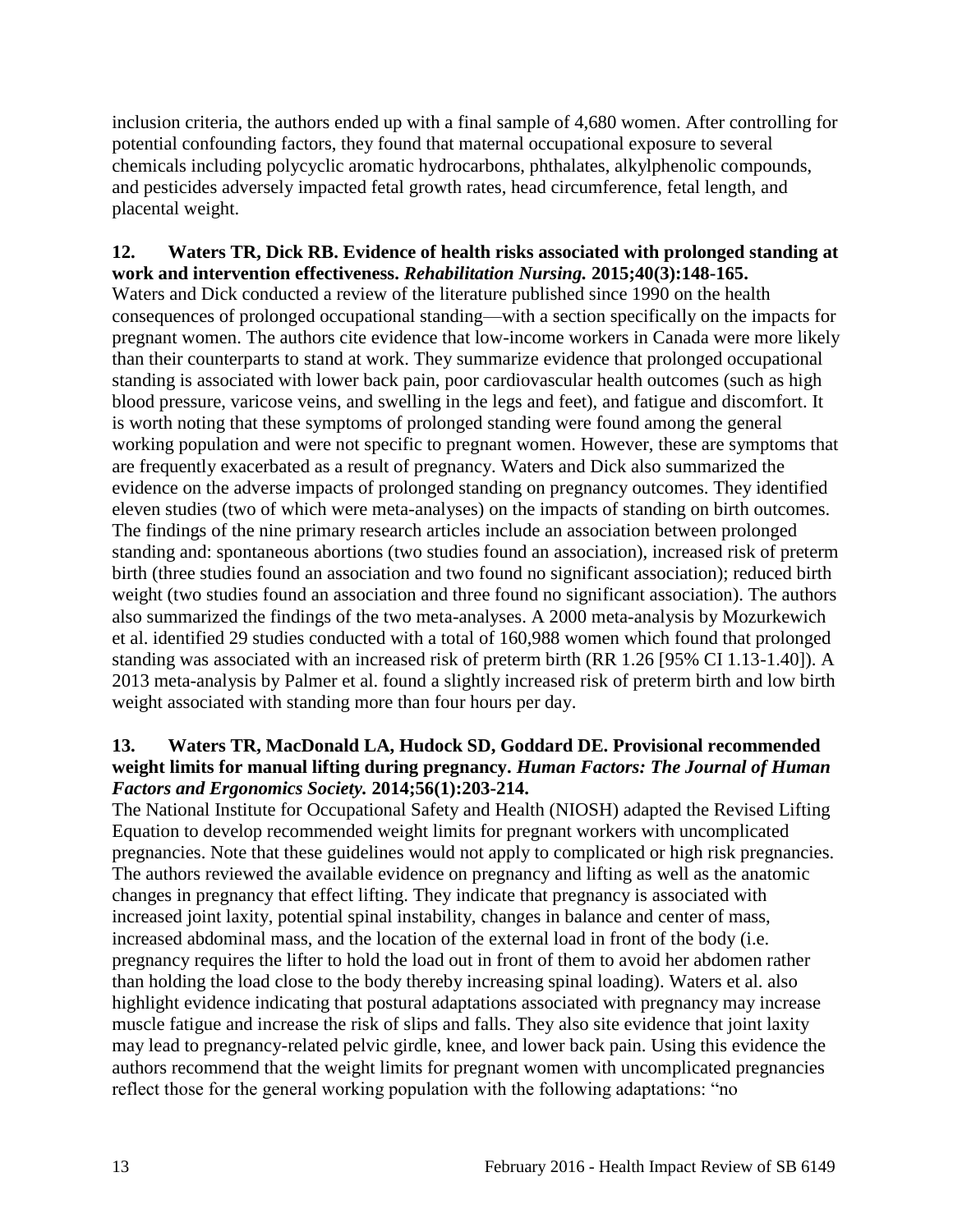lifting/lowering from the floor with hands below mid-shin or lifting/lowering with the hands overhead"

# <span id="page-15-2"></span>**14. Zhang S, Ding Z, Liu H, et al. Association between mental stress and gestational hypertension/ preeclampsia: A meta- analysis.** *Obstetrical & Gynecological Survey.*  **2013;68(12):825.**

Zhang et al. conducted a meta-analysis using 13 studies examining the relationship between mental stress and preeclampsia in pregnant women (which is associated with maternal and child morbidity and mortality). They also conducted a meta-analysis using the four studies (one cohort study and three case-control studies) which looked at work stress specifically (such as stress from quantity and type of work and job control) and found that work stress was associated with 1.5 times higher odds of preeclampsia (95% CI 1.08-3.25).

# <span id="page-15-0"></span>**15. Governor's Intergancy Council on Health Disparities.** *June 2015 Update: State Action Plan to Eliminate Health Disparities.* **2015.**

This report provides a recent summary of the data on disparities in birth outcomes in Washington State. This summary indicates that 2011 data reports show that infant mortality rates were higher for American Indian/Alaska Native (AI/AN) and Black mothers than for their Asian or White counterparts. Pacific Islander and Hispanic mothers also had higher infant mortality rates than their Asian counterparts. The overall infant mortality rate has been declining in Washington state over the past decade, however the rate among AI/ANs has actually been increasing. These disparities tend to exist even after controlling for potential confounding factors such as income, education, and socioeconomic status. The report emphasizes that "it's important to note that due to a lack of finer disaggregation, these data likely mask important disparities that may exist for racial/ethnic subgroups, among U.S. born versus foreign born and/or by acculturation status, and by language spoken."

# <span id="page-15-1"></span>**16. Landsbergis PA, Grzywacz JG, Lamontagne AD. Work organization, job insecurity, and occupational health disparities. Vol 572014:495-515.**

Landsbergis et al., at the request of NIOSH, synthesized the available literature on the role that work organization plays in creating and exacerbating occupational health disparities. They explored two primary mechanisms for differential impact on unique subpopulations—differential exposure and differential vulnerability (some groups of workers may be more vulnerable to the effects of exposure to an occupation health or safety issue). The authors identified 103 articles published between 1990 and 2010 which met their inclusion criteria. The authors summarize the evidence indicating that job insecurity is consistently associated with adverse mental health outcomes and that some evidence also suggests that job insecurity is associated with adverse physical health outcomes. In regards to differential exposure, the literature consistently shows that low socioeconomic position (SEP) is associated with greater job insecurity and greater exposure to occupational hazards such as low-control and exposure to organizational injustice. Evidence also indicates that workers of color are more likely than their white counterparts to experience job insecurity, concerns about possible job loss, actual involuntary job loss, and workplace discrimination. Data also indicate that immigrant day laborers are exposed to more occupational hazards then their counterparts and that workers of color and immigrants disproportionally work in dangerous sectors like agriculture and construction. Immigrant workers also have more difficulty accessing occupational health and safety rights and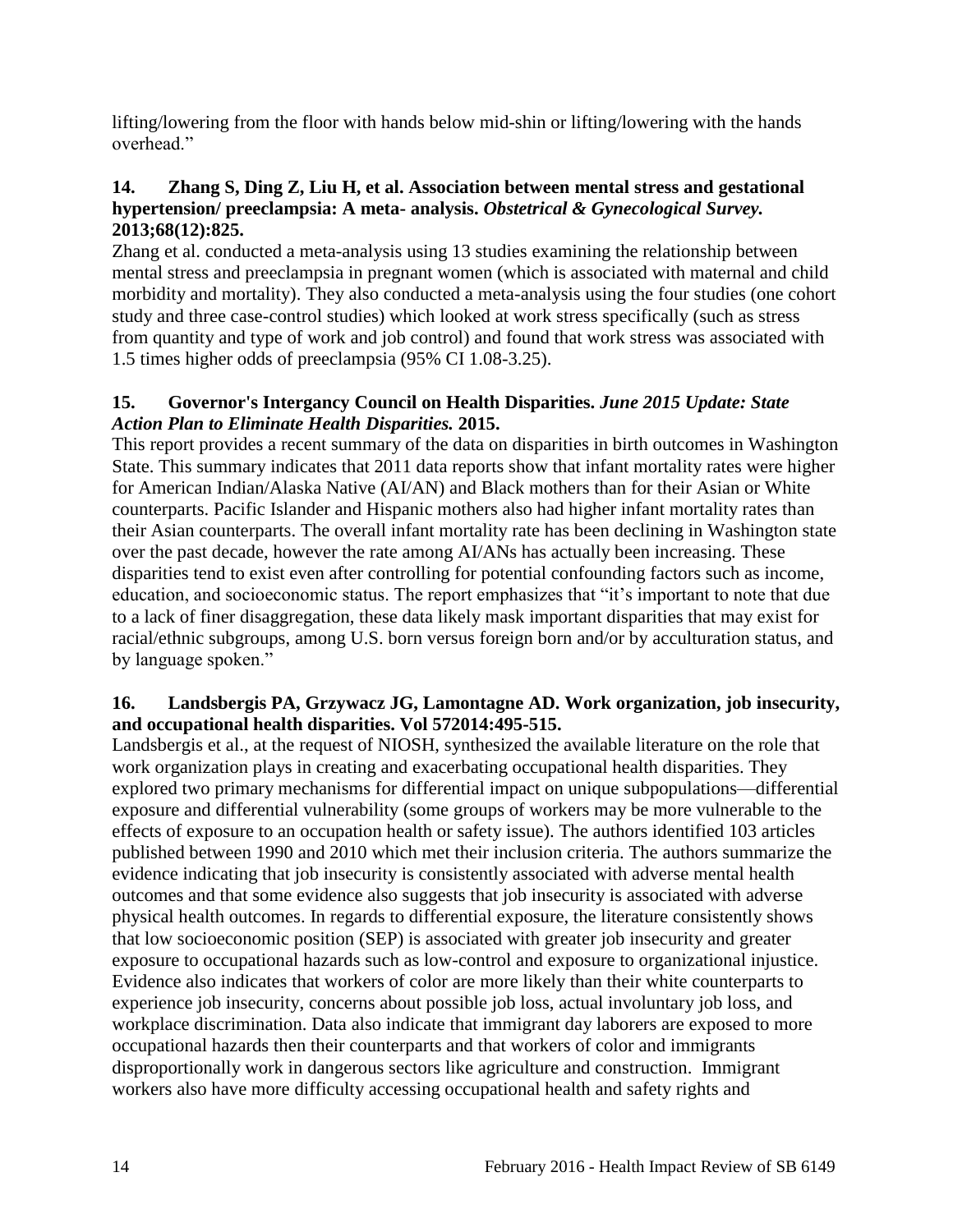entitlements. In regards to differential vulnerability, some evidence suggests that workers in manual jobs and workers of color are more negatively impacted by job insecurity (e.g. perceived threats of unemployment) than their counterparts. For example, one study found that Latino workers were not only at higher risk for severe occupational injuries, but that they were also less likely to have insurance, and had greater difficulty than White workers resolving workers' compensation claims.

# <span id="page-16-0"></span>**17. Von Ehrenstein OS, Wilhelm M, Wang A, Ritz B. Preterm birth and prenatal maternal occupation: The role of Hispanic ethnicity and nativity in a population- based sample in Los Angeles, California.** *American Journal of Public Health.* **2014;104 Suppl 1:S65.**

Von Ehrenstein et al. cite evidence that Hispanic women are at greater risk of preterm birth than non-Hispanic White women. They also cite previous studies which have suggested that working as a building cleaner, mechanic, food manufacturer, electrical equipment worker, or janitor were associated with increased risk for preterm birth. Von Ehrenstein et al. conducted a case-control study using data from the University of California, Los Angeles, Environment and Pregnancy Outcome study. Their data set included 58,316 births is Los Angeles County, California in 2003. From this cohort they selected all low birthweight and preterm births and an equal number of randomly selected controls. They conducted interviews in English or Spanish with 2,543 of the 6,374 women originally selected from the cohort  $(\sim 40\%)$  three to six months postpartum. The participants answered questions about their occupation and an Industrial Hygienist used this data to rate their likelihood of exposure to strenuous physical labor (lifting, prolonged standing, etc.), psychologically demanding work, shift work, toxic substances, diseases, and indoor air pollutants. The authors used office and administrative support occupations as the reference group. They found higher odds of preterm birth related to likely physically demanding work and likely shift work (with pronounced effects among US-born but not among foreign-born Hispanic women), but no association with the other likely exposures. They included potential confounding factors in their model and found that increased odds of preterm birth among health care practitioners and technical occupations, with greater effects among Hispanic women. They also found increased odds of preterm birth among foreign-born Hispanic building and grounds cleaning and maintenance workers. The authors conclude that these findings indicate that increased odds of preterm birth are related to certain types of maternal work, and that the risk is more pronounced for Hispanic women (with effect modifications for nativity), suggesting that prenatal occupational exposures likely contribute to ethnic disparities in premature birth rates.

# **18. Washington State Department of Health.** *Health of Washington State Report: Singleton Low Birth Weight.* **2008.**

Washington State birth certificate data from 2003-2005 indicate that the rate of low birthweight singleton births was significantly higher for AI/AN, Asian/Pacific Islander, Black, and Hispanic infants than for White infants. The rate for Black infants was over twice the rate for White infants. These birth certificate data also indicate that babies born to low-income households (using Medicaid as a proxy for income) had significantly higher singleton low birthweight rates than babies born into higher income households.

# **19. Wasserman C, Taylor P.** *Health of Washington State Report: Infant Mortality.* **2013.**